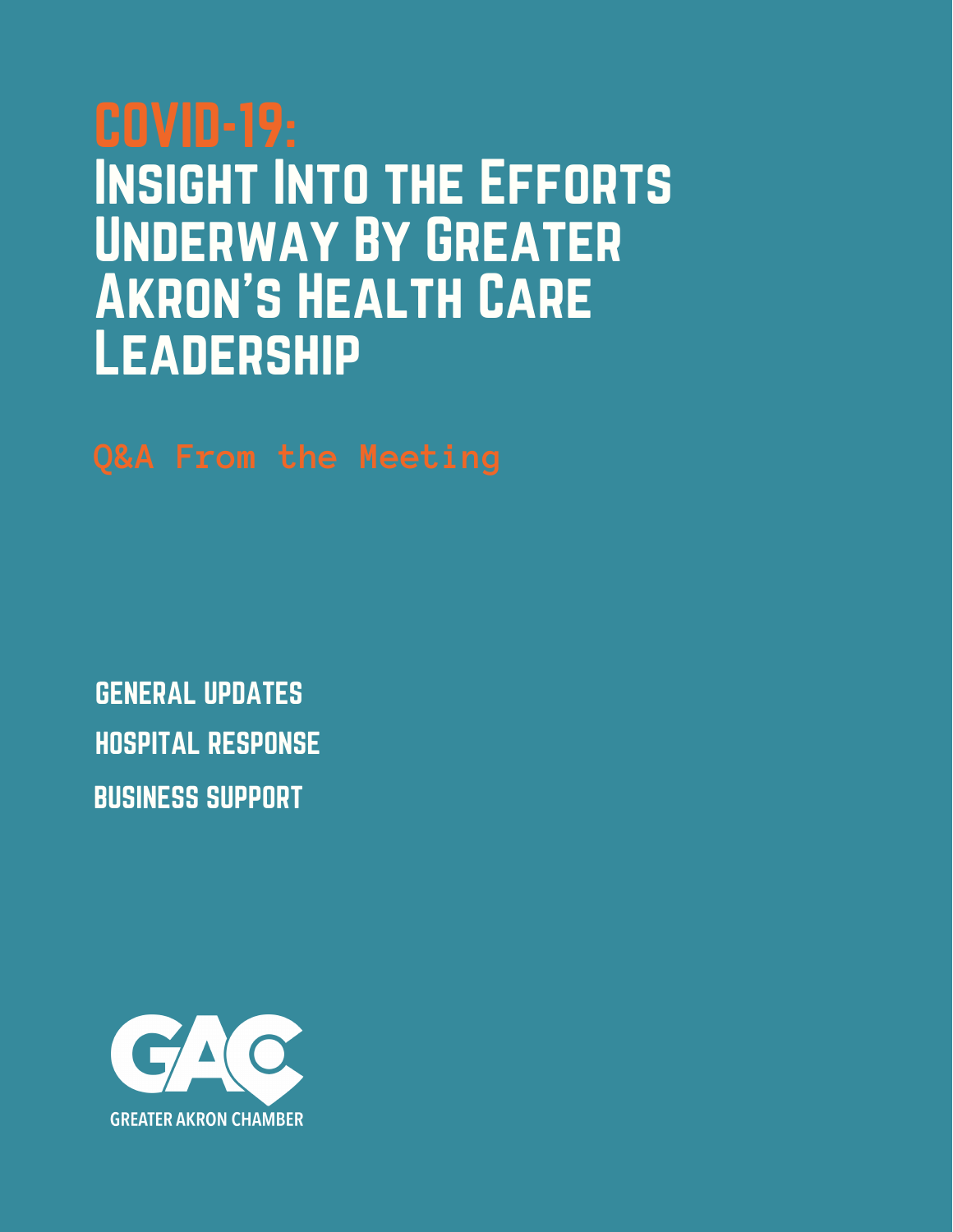### GENERAL UPDATES

**Q: Can we get a snapshot of what Summit County is seeing right now?**

#### **A: Donna Skoda, Summit County Health Commissioner**

Locally we have added two orders in addition to the orders from the State. One that will allow governmental entities to meet remotely, as well as, be able to vote electronically. The second issue is around social distancing in businesses. We were getting a ton of reports that businesses that were open were allowing large groups to congregate in the stores. We have issued and order that mandates they do cleaning, social distancing, and que customers into the store to prevent overcrowding.

Community spread is happening. We have had our second patient in a long term care facility test positive, which is extremely concerning.

We have to be in this for the log haul. I know it is inconvenient and economically devastating, but we have to pull together and think very different about how we live day in and day out.

#### **Mayor Dan Horrigan**

"There has been an unprecedented level of cooperation in trying to address this and I appreciate the conversations and the leadership each and every day. Obviously, we are following the strict guidelines put forward by Dr. Acton and Governor DeWine. We separated about 600 people last week, trying to practice social distancing, all of us are working from home if we can. We are going to keep the central city services going, keeping water on and keeping as many people employed as possible. We have a daily call with the Governor, if there anything we can push on that call let us know, because the Governor has been fairly amendable to doing things that we want and that we need."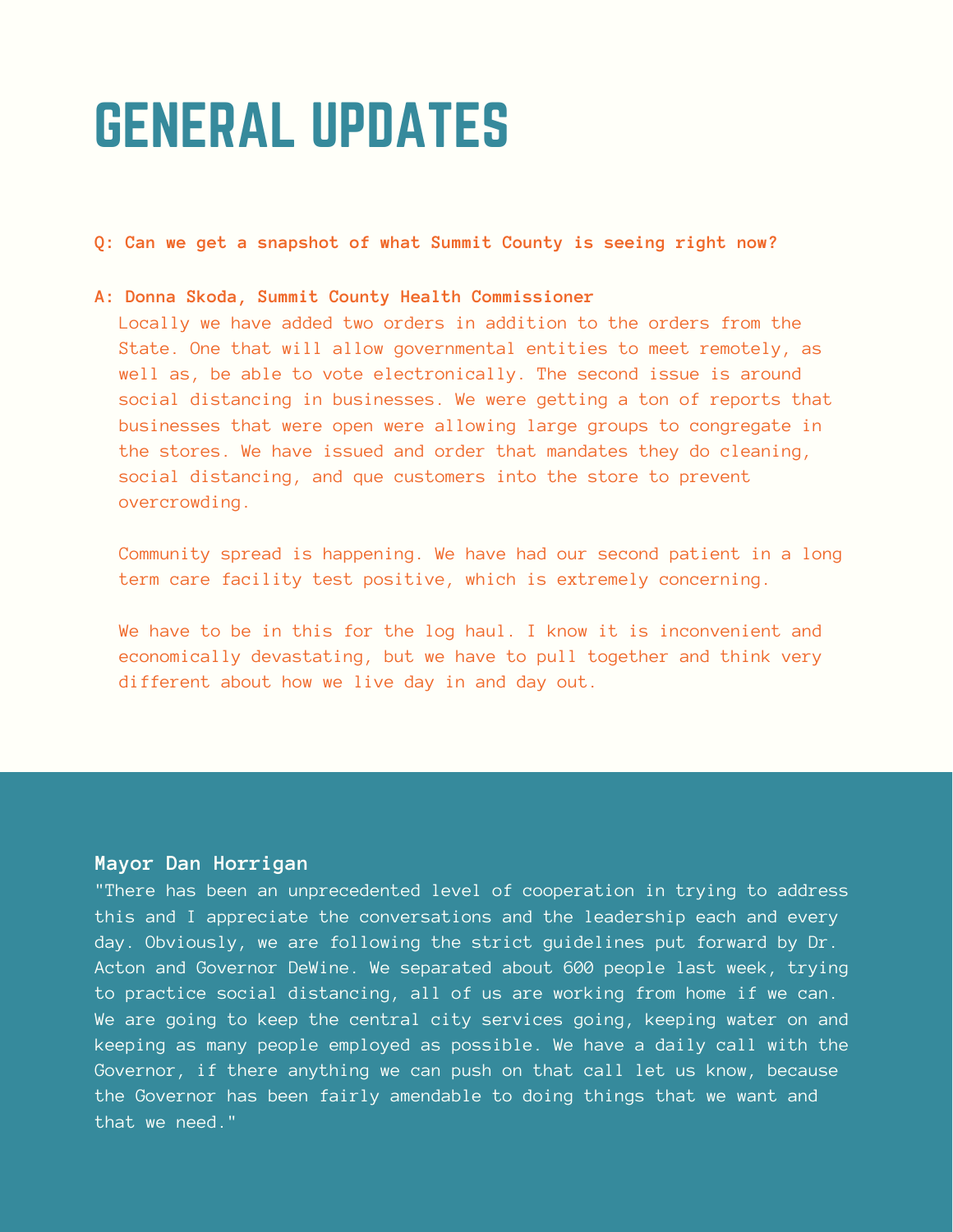**Q: What is the capacity of your ICU beds, what are you expecting, and how are you planning to deal with extended volume?**

**A: Dr. Cliff Deveny, President & CEO, Summa Health**

Under Grace Walkuchiks leadership, she is the current head of the Akron Regional Hospital Association, we are keeping an inventory of all the ICU beds, all the ventilators, and what is available. As many of you know we are usually pretty busy with regular health care but have been able to reduce that number across the board.

**A: Dr. Brian Harte, President, Cleveland Clinic Akron General**

Specifically, when COVID-19 patients do poorly, they do so from a breathing standpoint, so those patients need to be in a critical care setting. So, we have inventoried not only our current inventory but what existing hospital beds we can re-purpose to become ICU beds. You can't do that for all of them, the space must be big enough, you have to have monitoring and ventilators, and of course you need other things that ICU care requires. We have ramped up that capability at Akron by almost double and by the end of the week we will be able to hold more critical care patients.

**Q: Are we seeing PPE distribution from the strategic national stock pile to our region at this point?**

**A: Donna Skoda, Summit County Health Commissioner** We received notice last night that the stock pile was coming, we have people down at our drop site today that will be going through it, hopefully they can get it through it and get it out today.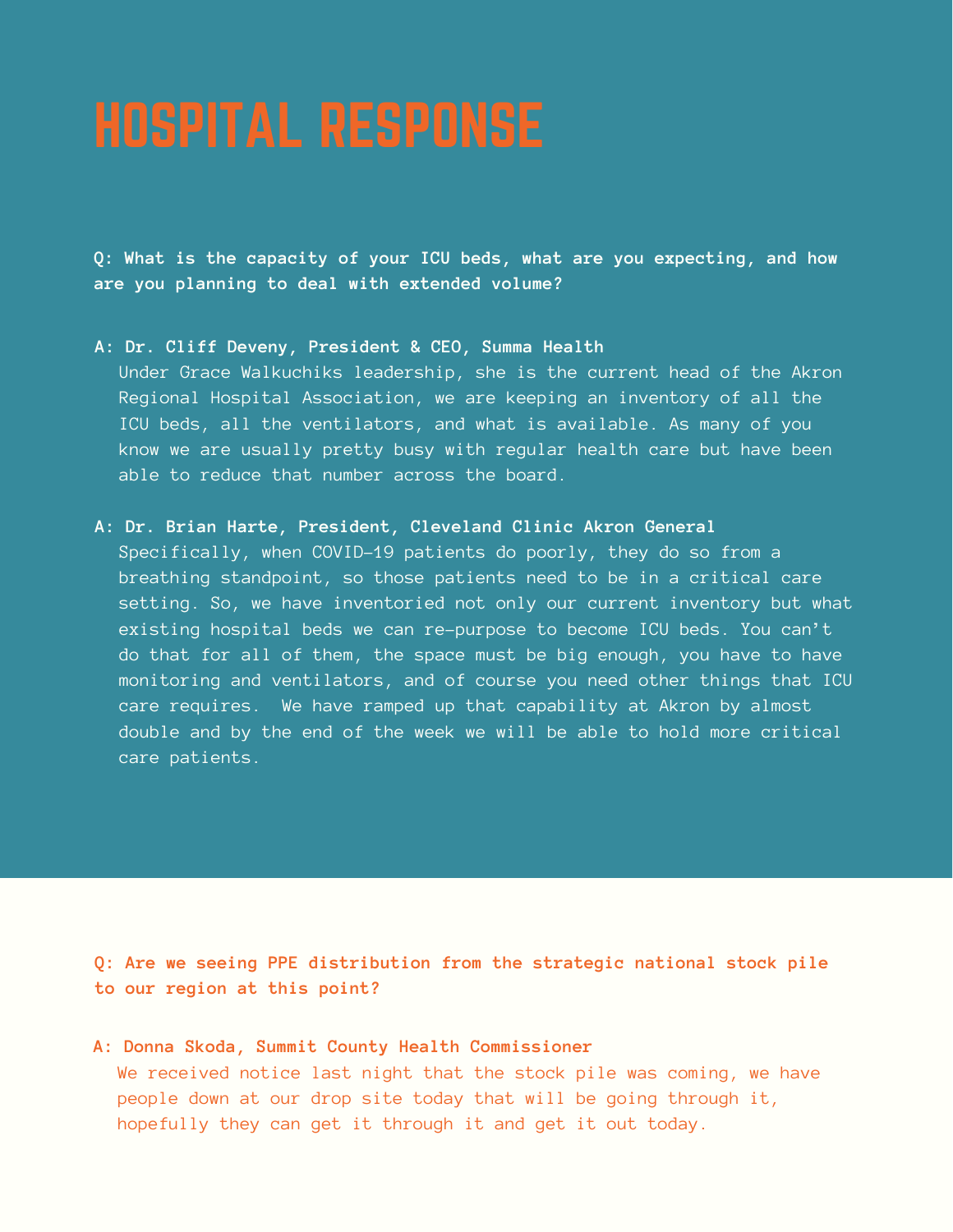**Q: What is your current situation around PPE? What does your supply look like and are there ways employers can help with that?**

**A: Tom Smoot, Emergency Management Agency Director, Summit County Public Health**

PPE is probably one of the most critical needs right now, we are seeing a worldwide shortage for first responders and hospitals. One initiative that we have, and that anyone can help us with, is we are reaching out to physicians, dentist offices, veterinarians, construction companies, those that may have personal protective equipment. We are asking them to donate these supplies to our local first responders and health care workers. We are looking for M95 masks, medical grade nitrous gloves, surgical masks, face shields, medical gowns, sterile swabs, thermometers, things that are really essential to carrying out our work. To donate for Summit County, you will call the Summit County Public Health COVID-19 line at 330-926-5795 and you will be directed to the drop off location.

#### **A: Grace Wakulchik, President & CEO, Akron Children's Hospital**

We have a great team working on PPE standards so that as people go from hospital to hospital, whether they are practitioners, patients or nursing staff, they will see the same standard use of PPE based on the CDC guidelines. The confusing part is that changes are being made frequently and we have a limited supply. So, we are looking at providing the same kind of direction as to what kind of mask should be used when, for what kind of employee, for what kind of patient, and we are trying to standardize that across the hospital systems. As you can imagine trying to communicate that from our small group down to the front lines when things are changing every day, gets a little confusing, but we are really working hard at it.

#### **Dr.Cliff Deveny,President & CEO,Summa Health**

"First what I would like to put out is we are pretty lucky here in our community that all the different health systems, the government officials, and the Chamber have been communicating early on, cooperating, and really working together to come up with standard ways to address how we are doing things."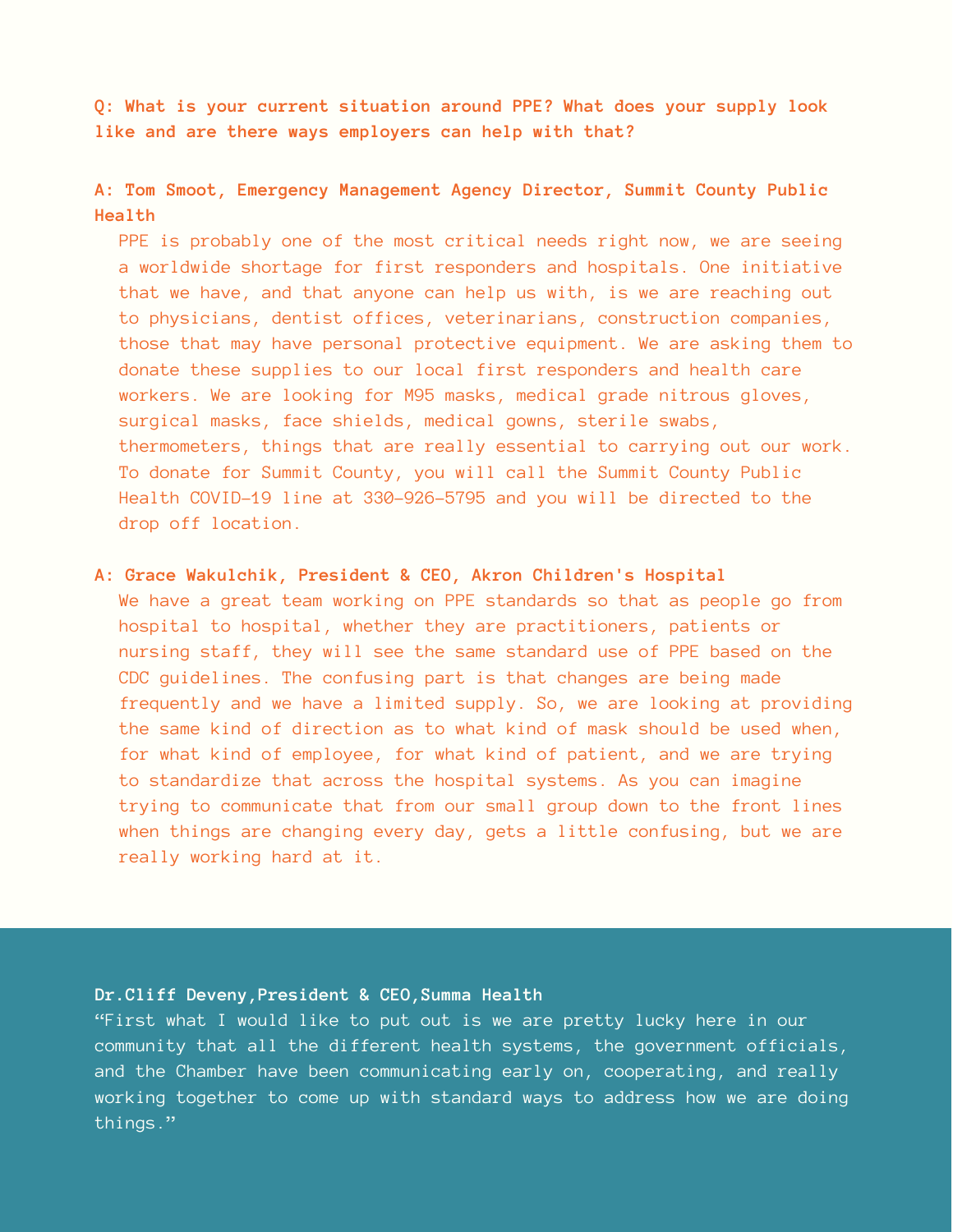#### **Q: Are you finding that there is a workforce shortage among medical systems?**

#### **A: Dr. Brian Harte, President, Cleveland Clinic Akron General**

Because we have wound down so much of our out-patient, operative, and procedural operations, we have created an internal labor pool so we can deploy people into different rolls. We have been able to re-purpose people into new rolls that did not exist before like "standing guard" at each of the entrances and taking temperatures before people come in. We are not concerned at this time, yet, about a labor shortage. Of course, getting back to the PPE issue, a substantial concern is that if we can't keep our caregivers safe in this environment, then a whole lot of unpleasant things are going to happen, only one of which is a medical labor shortage.

**Q: What is it that you're doing to support childcare for your workers and are there ways that we can be helpful in that regard?**

#### **A: Dr. Brian Harte, President, Cleveland Clinic Akron General**

We are setting up childcare at our health and wellness centers, small groups with sign-ups. We have also seen a lot of partnerships among our employees, switching off shifts watching each other's children.It has been very gratifying that both through the hospital and though social relationships people have found ways to get their kids taken care of in a safe environment.

#### **A: Dr. Cliff Deveny, President & CEO, Summa Health**

Childcare workers can apply at the local YMCA/YWCA, they have 4 local pandemic childcare centers, and they are looking at expanding that capacity. Some of our workers have been able to use that but also, we should be looking to promote that if others are looking for childcare.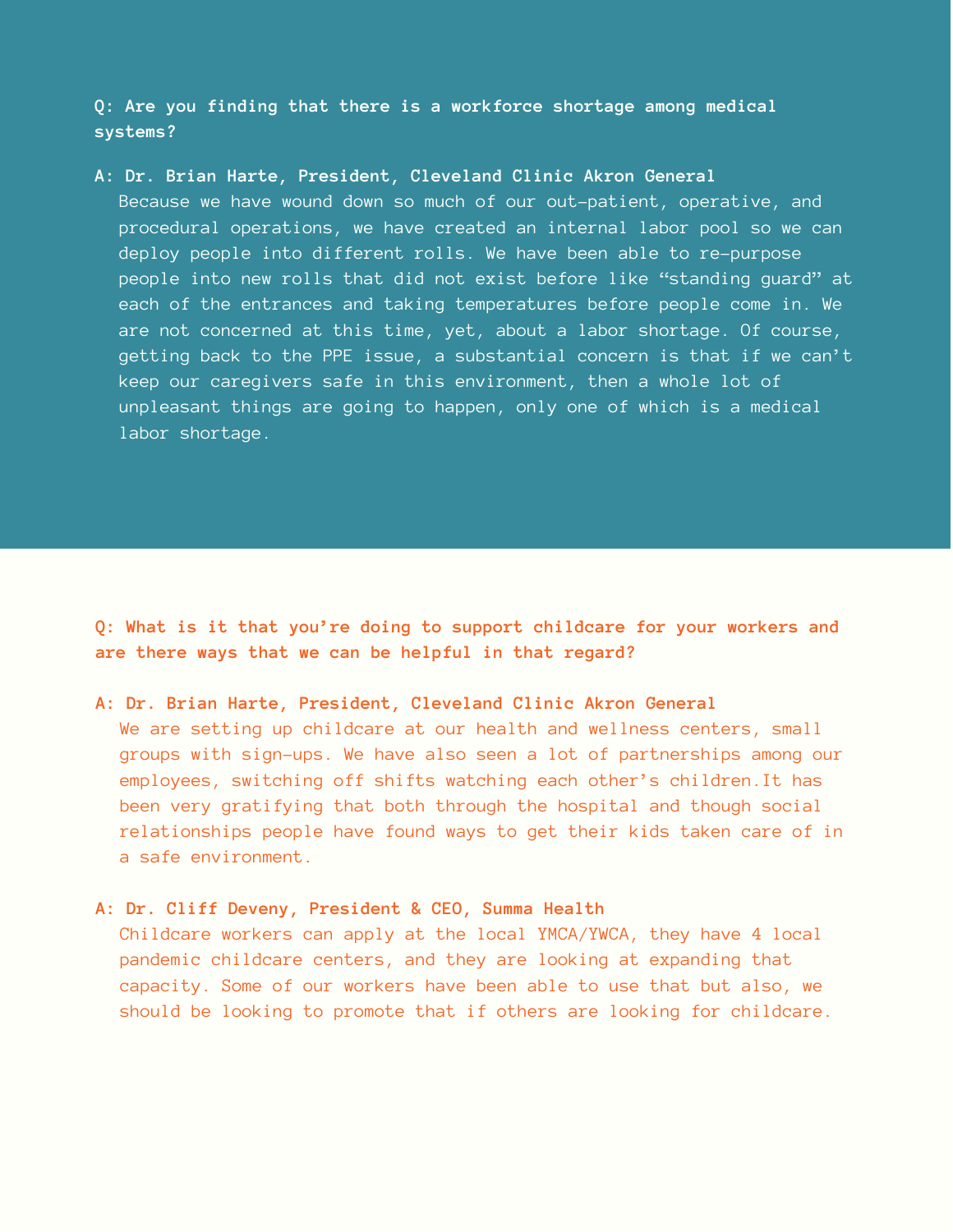## BUSINESS SUPPORT

**Q: Can employers require temperature screening/checks for their employees when they come into work, how do people manage this process in their businesses? And then there is also shortages of thermometer's, how do businesses combat that?**

#### **A: Donna Skoda, Summit County Health Commissioner**

Employers do have the ability to require a temperature check at the entrance of work. There is a shortage of thermometers, we have been trying to get some out to businesses and we are in the process of looking into purchasing some more. If you do not have a thermometer, we are recommending that you request your employees to do self-monitoring at home and report that temperature to you. We know that is open for abuse, but if a business doesn't have the ability to do it themselves, they must rely on their employees to handle it.

- **A: Grace Wakulchik, President & CEO, Akron Children's Hospital** Another thing that businesses can do is offer a paid sick time policy so that employees who are sick know that they will still be paid to stay home and won't come into work just because they need the money.
- **A: Dr. Robert Kent, President & CEO, Western Reserve Hospital** We know that is really hard on businesses financially, but you have to look at the big picture. If you have an employee come in with an illness and they infect more employees, you are worse off.